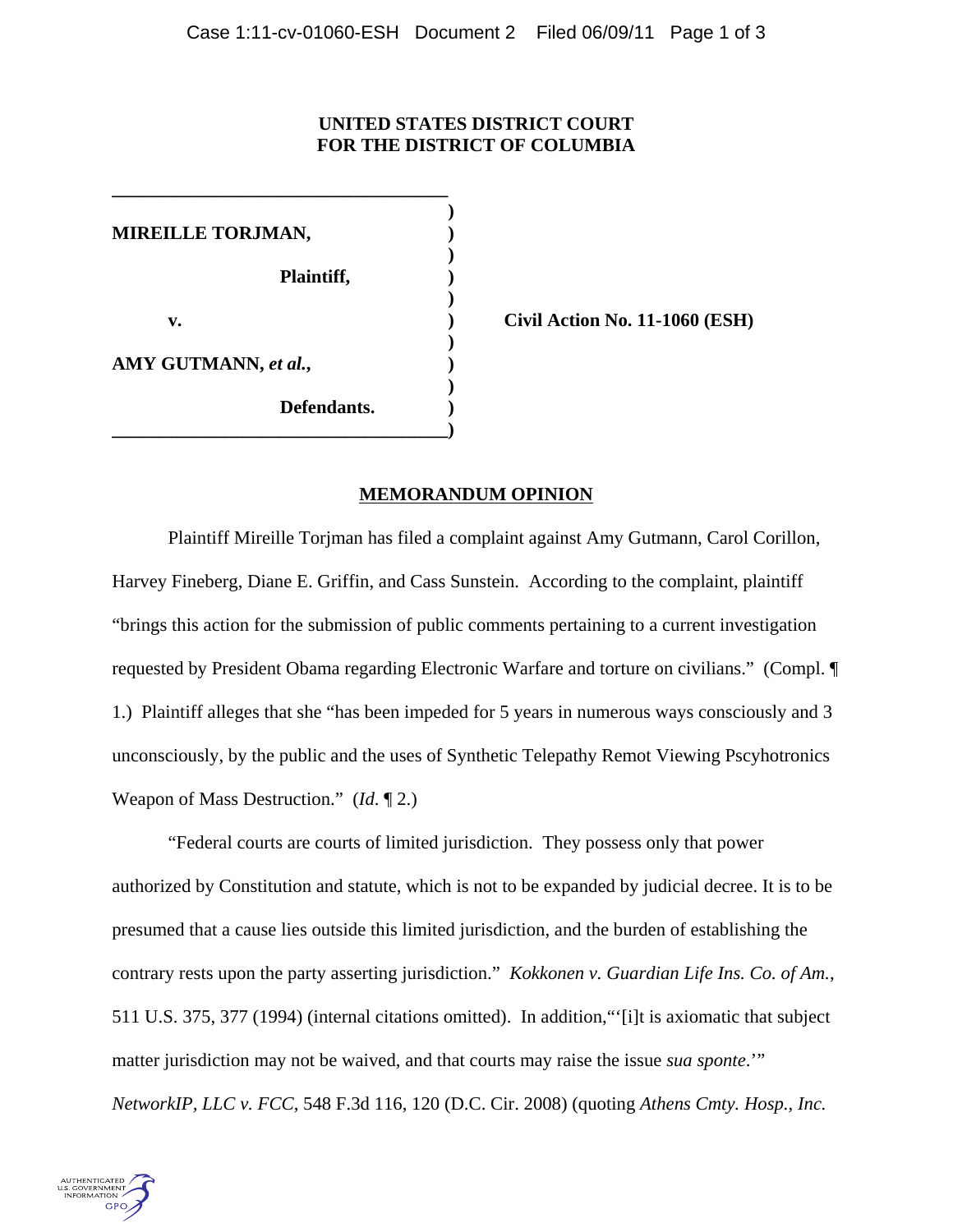## Case 1:11-cv-01060-ESH Document 2 Filed 06/09/11 Page 2 of 3

*v. Schweiker*, 686 F.2d 989, 992 (D.C. Cir. 1982)). Indeed, a federal court must raise the issue because it is "forbidden - as a court of limited jurisdiction - from acting beyond [its] authority, and 'no action of the parties can confer subject-matter jurisdiction upon a federal court.'" *Id*. (quoting *Akinseye v. District of Columbia*, 339 F.3d 970, 971 (D.C. Cir. 2003)). A district court may dismiss a complaint *sua sponte* prior to service on the defendants, pursuant to Federal Rule of Civil Procedure 12(h)(3), when it is evident that the court lacks subject-matter jurisdiction. *See Evans v. Suter*, No. 09-5242, 2010 WL 1632902 (D.C. Cir. Apr. 2, 2010) (citing *Hurt v. U.S. Court of Appeals for the D.C. Cir*., No. 07-5019, 2008 WL 441786 (D.C. Cir. Jan. 24, 2008); *Scholastic Entertainment, Inc. v. Fox Entertainment Group, Inc.*, 326 F.3d 982, 985 (9th Cir. 2003); *Zernial v. United States*, 714 F.2d 431, 433-34 (5th Cir. 1983)).

Subject matter jurisdiction is lacking where a complaint "is patently insubstantial presenting no federal question suitable for decision." *Best v. Kelly*, 39 F.3d 328, 330 (D.C. Cir. 1994), *quoted in Tooley v. Napolitano*, 586 F.3d 1006, 1009 (D.C. Cir. 2009). A claim is "patently insubstantial" when it is "flimsier than doubtful or questionable . . . essentially fictitious." *Id.* (internal quotations omitted); *see Hagans v. Lavine*, 415 U.S. 528, 536-37 (1974) ("federal courts are without power to entertain claims otherwise within their jurisdiction if they are so attenuated and unsubstantial as to be absolutely devoid of merit, wholly insubstantial, [or] obviously frivolous"); *see*, *e.g*., *Peters v. Obama*, Misc. No. 10-0298, 2010 WL 2541066 (D.D.C. June 21, 2010) (*sua sponte* dismissing complaint alleging that President Obama had been served with and failed to respond to an "Imperial Writ of Habeas Corpus" by the "Imperial Dominion of Axemem," requiring the plaintiff's immediate release from a correctional institution).

2